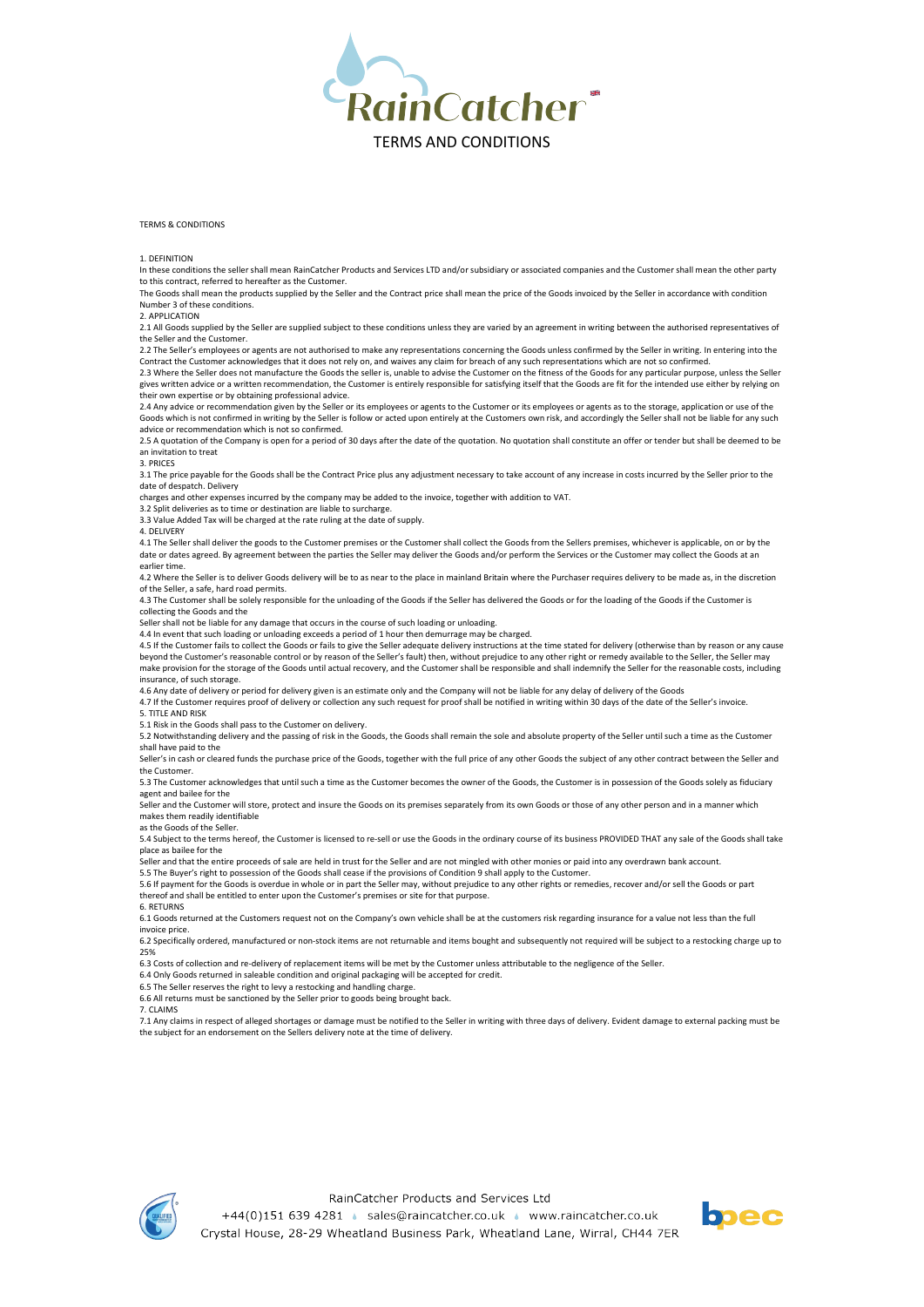

# 8. PAYMENT

8.1 Unless otherwise agreed, payment shall be due 30 days from date of invoice. Failure to observe these terms may result in cancellation of credit facilities. 8.2 In the event of non-payment within the time stipulated, a charge of 2% per month of the invoice price will be due from the Customer from the date when payment was due until the date of actual payment. (Whether before or after judgement)

8.3 The Seller shall be under no obligation to make any delivery if the Customer is in breach of any of these Conditions of Trading.

8.4 The Seller shall at any time be entitled to deduct from or set off against monies payable by it to the Customer such sums which the Customer owes the Seller.

8.5 The Customer may only deduct from or set off against monies payable by it to the Seller such sums which the Seller owes the Customer if the Seller has agreed in writing to such deduction or

set off and the amount thereof.

8.6 The Seller shall be entitled to invoice the Customer for the price of the Goods on or at any time after acceptance of the order or the date for delivery of the Goods or

the date for collection of the Goods. 8.7 The Customer shall pay the price of the Goods within the terms of the Sellers invoice notwithstanding that delivery or collection of the Goods may not have taken

place or that property in any

Goods had not passed to the customer.

8.8 The seller will at its digression assign each customer a credit limit. In the event the aggregate value outstanding form the customer exceeds this limit the seller reserves the right to terminate the service forthwith.

8.9 Non-payment on a due date will entitle the company to demand payment of all outstanding balances under the Contract or any other Contract between the Seller and the Customer whether due

or not and/or cancel any outstanding orders without prejudice to any other rights it may have.

9. DEFAULT OR INSOLVENCY OF CUSTOMER

9.1 This condition applies if:

9.1.1 The Customer is in breach of any of its obligations under these Conditions: or

9.1.2 The Customer has a receiving order in bankruptcy made against him or makes any arrangement with his creditors or, being a Company, has a receiver, liquidator,<br>administrator, supervisor or administrative receiver appo winding up the Customer, or

9.1.3 The Customer ceases, or threatens to cease, to carry on business, or

AUTHORISATION NOTES:

9.1.4 The Seller reasonably considers that any of the events mentioned above will occur.

9.2 If this condition applies then the Seller may without prejudice to its other rights or remedies, demand immediate payment by the Customer of all unpaid accounts and suspend further deliveries

and cancel this and any other contract between the Seller and the Customer without any liability attaching to the Seller in respect of such suspension or cancellation and debit the Customer with any loss sustained thereby.

10. GUARANTEE

10.1 The Seller undertakes (as its option) to repair or replace free of charge any Goods which are shown to be defective in materials or workmanship within 12 months of delivery.

10.2 The Seller shall be under no liability under Condition 10.1 if:

10.2.1 The Customer has not paid in full for the Goods; or

10.2.2 The Customer has executed or attempted to execute repairs or alterations to the Goods which are not authorised by the Seller; or

10.2.3 The Seller has not been notified of any defect in the Goods within one month of the defect becoming apparent.

11. EXCLUSION OF LIABILITY

11.1The Sellers guarantee is provided by the Seller and accepted by the Customer in substitution for all express or implied representations, conditions and warranties (statuary or otherwise) as to

the state, quality, fitness for purpose or performance of the Goods.

11.2 Except for any liability which it may incur for death, or personal injury resulting from the Sellers negligence, the Seller shall not be liable in any way whatsoever<br>whether in contract, in tort, in misrepresentation connection with the supply of the Goods.

11.3 The Seller's liability under these conditions shall be limited to the Contract Price.

11.4 In no circumstances shall the Seller have any liability whatsoever for any advice or design provided to the Customer, unless the same is in writing on the Seller's headed paper following receipt

of a suitable written specification from the Customer. The Customer shall be responsible for checking and confirming that details of materials estimated by the Seller are correct and no responsibility

shall be taken by the Seller for errors in quantities provided by it. Manufacturer's specifications and product details will be supplied at the request of the Customer, but the Seller will accept no liability for errors or mis-statements contained therein. In no circumstances does the Seller undertake any liability for checking or approving the specification for the Goods provide by the Customer.

12. RESERVATIONS

12.1 The Seller reserves the right to vary deliveries and to make deliveries by instalments as it may deem necessary having regard to availability of supplies and changes in manufacturers specification.

12.2 Each delivery of Goods to the Customer shall constitute a separate contract to which these conditions shall be applied.

## 13. LEGAL

13.1 The Customer agrees that no oral representations have induced him to enter into the contract or form any part thereof. Furthermore, the conditions of the Customer's purchase order shall not form part of the Contract unless expressly agreed by the Seller in writing.

13.2 This Contract shall be governed by the Law of England and Wales and the Customer hereby agrees to submit to the jurisdiction of the Courts in England and Wales to which all disputes hereunder shall be referred.

13.3 The Seller shall not be in breach of contract if the performance of the contract is delayed or otherwise affected by circumstances beyond reasonable control of the Seller. In particular, no liability shall rest with the Seller in respect of any late deliveries or failure to deliver arising from shortage of supplies or transportation delays beyond its control.

14 INVOICING BY EMAIL

The Seller has the right to invoice the customer by –email where the customer has consented to invoices being submitted in this matter. Where invoices are sent out using electronic mail they will be

deemed to have been received by the customer on the date when they are sent provided that the electronic mail is transmitted between hours of 9:00am and 5:00pm on a day between Monday and

Friday not being a Bank Holiday (A Business Day). If the mail is sent to the Customer outside these times then the Customer will be deemed to have received the invoice on the next Business Day following.



+44(0)151 639 4281 · sales@raincatcher.co.uk · www.raincatcher.co.uk Crystal House, 28-29 Wheatland Business Park, Wheatland Lane, Wirral, CH44 7ER